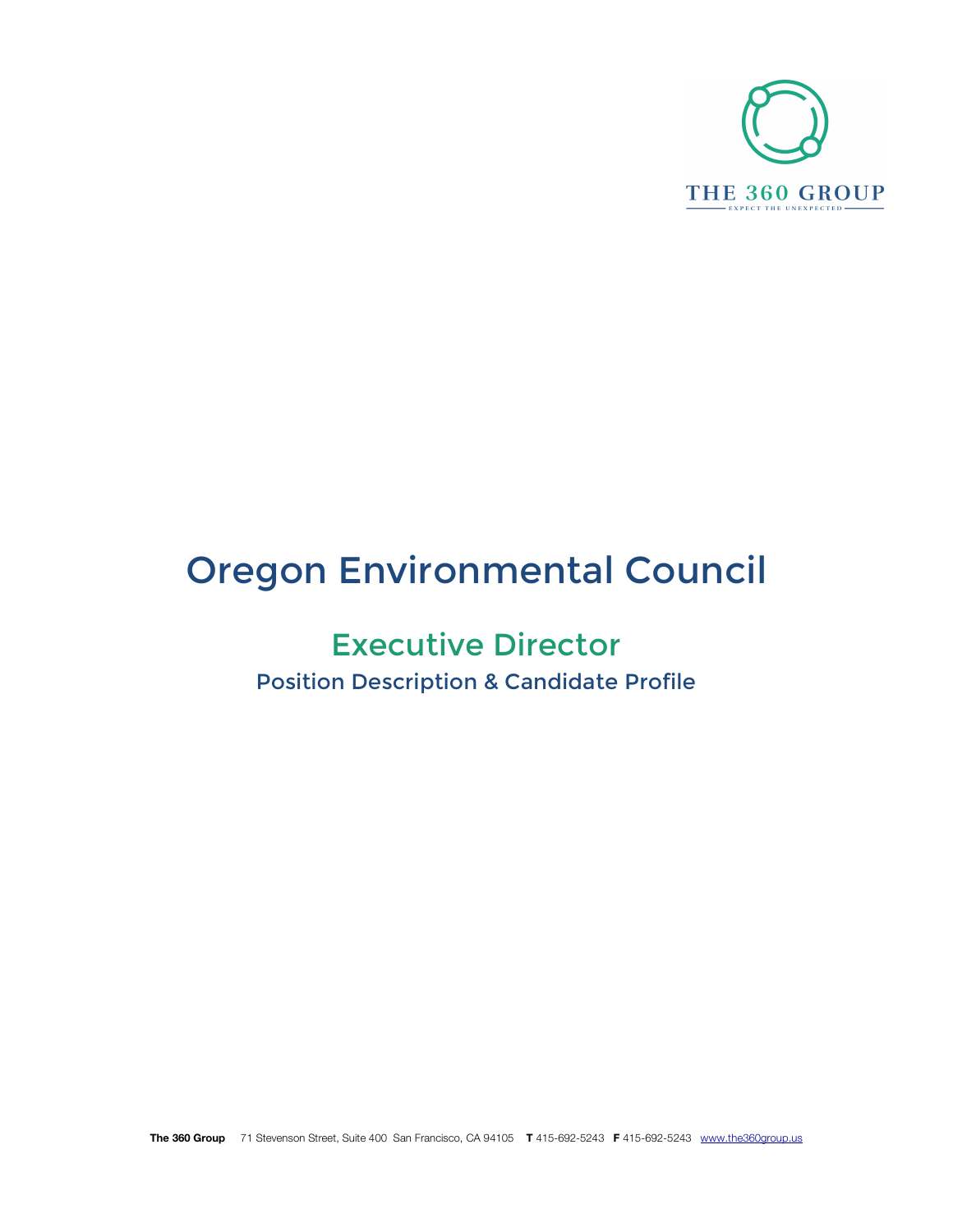## Executive Director

## **Location**

Portland, OR

### **Reports to**

Board of Directors

### **Our Client**

Founded in 1968 by concerned Oregonians across the state, Oregon Environmental Council (OEC) is a membership-based, nonpartisan nonprofit. OEC is the first multi-issue, statewide environmental group in Oregon. Look at any "green" idea that put Oregon on the map over the last 50 years—the Bottle Bill, landmark land-use planning laws, curbside recycling—and you'll find that OEC was integrally involved as a key collaborator behind these critical protections. OEC advocates for impactful, lasting solutions that get at the source of Oregon's environmental challenges and have tangible benefits for people's health and quality of life. OEC's goals include stable climate that safeguards Oregon's communities and economy; clean and plentiful water that supports people, fish and wildlife; and healthy homes and neighborhoods free of air pollution and hazardous chemicals.

Oregon Environmental Council envisions a future in which *every* Oregonian has access to the healthy air, water, climate and community that all residents need to thrive. To achieve this vision, OEC strives for equitable environmental policies and practices that give every Oregonian a fair shot at acting on their environmental values, being a part of decisions that affect them, and living in healthy environs. Importantly, OEC is soon to complete a three-year strategic plan which includes its commitment to pursuing equitable and inclusive solutions to environmental challenges.

OEC is a fiscally sound, highly regarded organization that is committed to transparency and the evolving diversity of the state. With a budget of \$2 million and a staff of 17, OEC is poised to continue broadening and deepening its work in support of a healthy environment that provides equitable outcomes for all Oregonians.

Learn more about Oregon Environmental Council at https://oeconline.org!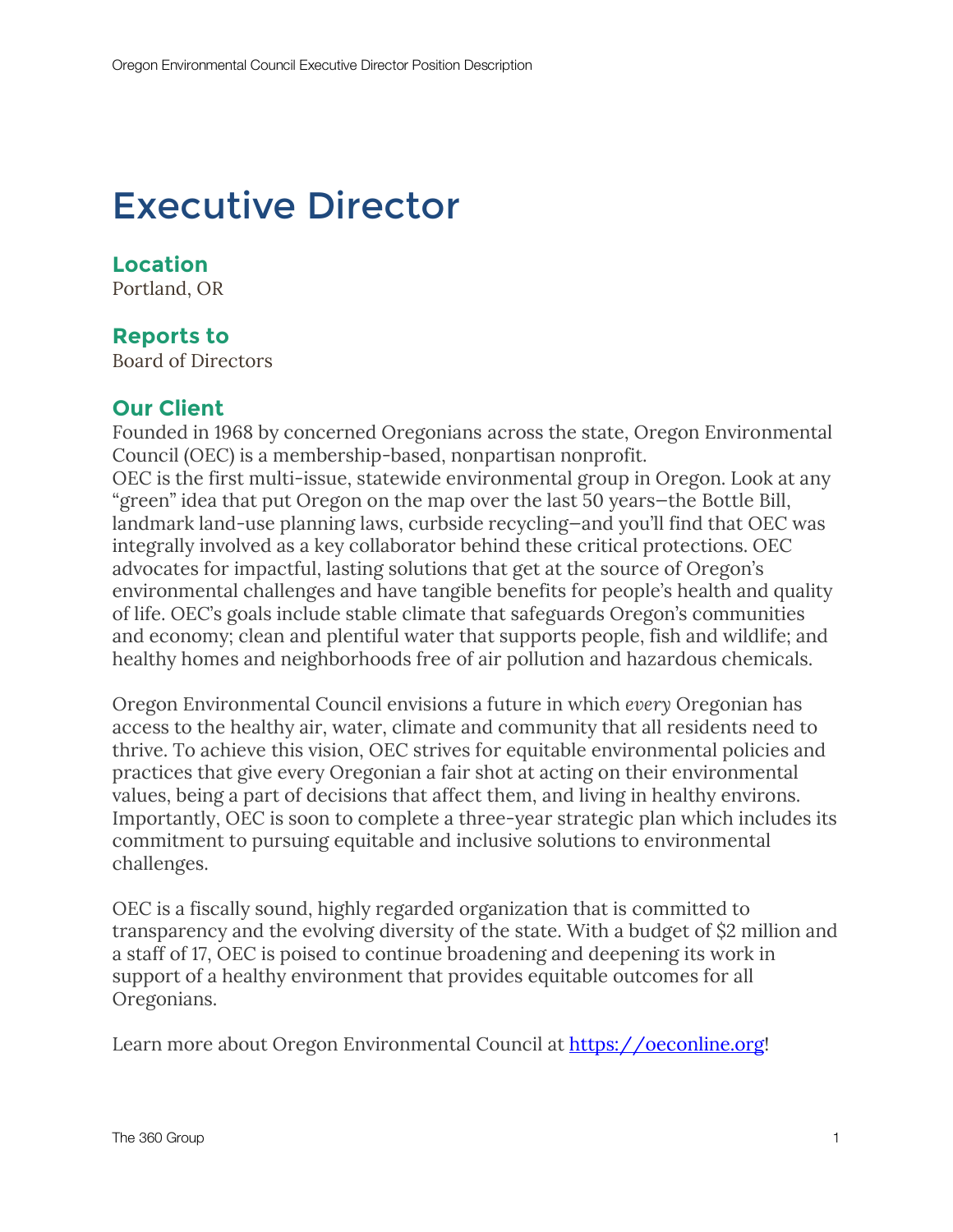## **Position Responsibilities**

Oregon Environmental Council seeks an engaged, outward-facing leader who is committed to policy change and skilled in fundraising, change management, organizational development, communication, program development and implementation, and community activation. The new Executive Director will be deeply committed and authentically connected to the mission of OEC. The successful candidate will bring to the role strategic and operational leadership, management acumen, environmental and political savvy, and experience in diversity, equity and inclusion initiatives and culture change. The new Executive Director will work closely with the Board, staff, and key stakeholders to advance OEC's mission, provide strategic leadership, and ensure the development and delivery of innovative programs. A persuasive oral and written communication style, rooted in keen interpersonal sensitivity and high emotional intelligence, will serve the organization well. This position directly supervises the Deputy Director for Programs, Deputy Director for Philanthropy, Communications Director, and Finance Director.

Specifically, the Executive Director will be responsible for:

*Leadership and External Engagement*

- Building and maintaining a highly visible public presence for the organization
- Seeking and acting on opportunities to increase the organization's profile and strengthen connections to OEC's strategic priorities
- Ensuring that OEC's work tells a comprehensive and compelling story consistent with the organization's core values and brand
- Developing and maintaining positive and diplomatic relationships with key interests across the state, including leaders of environmental organizations; community-based organizations (including organizations representing communities of color, culturally specific communities, low-wealth communities); tribes; business organizations and business leaders; union leaders; agency heads; and elected officials
- Developing and maintaining positive and diplomatic relationships with rural stakeholders, working to break down barriers and ensure the organization reflects rural interests
- Further developing the Emerging Leaders Board (ELB), establishing clarity around the purpose and role of the ELB and creating a value proposition that attracts diverse candidates who will serve as ambassadors to the younger generations who prioritize the urgent need to address environmental, conservation and climate solutions
- In conducting the above outreach, leveraging the power of storytelling to relate to various stakeholders and their respective interests and goals,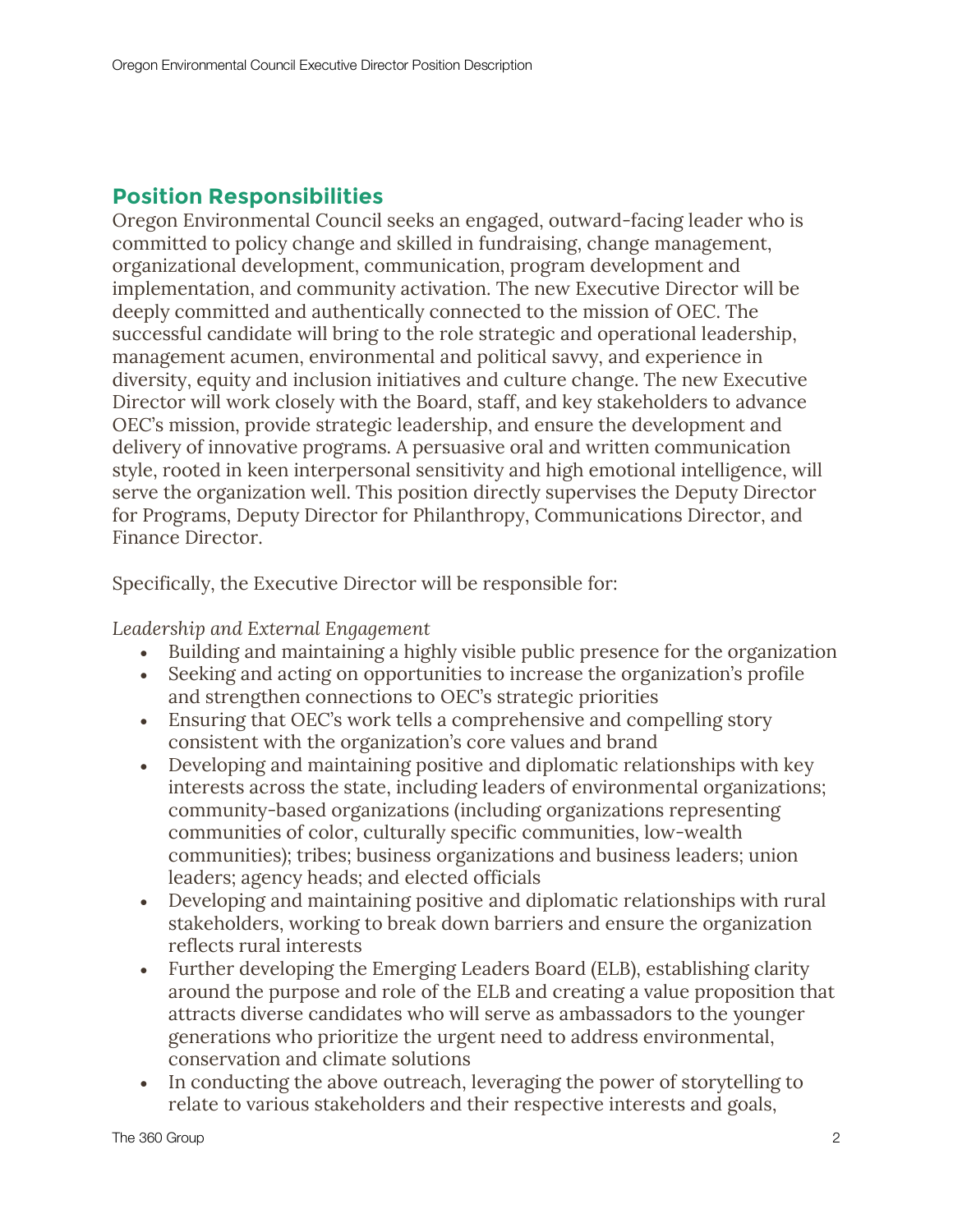remaining thoughtful about how and when to engage potential partners, building trust and rapport, actively listening to diverse voices and perspectives, and recognizing how and when to come together and collectively champion issues

#### *Management*

- Providing leadership that fosters trust, collaboration, high morale, a selfdirected and high-performing team, and a positive, multicultural, inclusive workplace
- Serving as a leader, ambassador and active champion of equity, diversity and inclusion work; creating a safe and honest space to support equitable solutions that advance the organization's mission
- Partnering with Communications to enhance OEC's external presence, also helping the organization to discern specific issues that could benefit from OEC's voice
- Framing, modeling and integrating the vision and elements that embed equity, diversity and inclusion principles in interactions and policy work that enable the staff and organizational culture to demonstrate its commitment
- Coordinating efforts across the organization, making sure that program and policy work, finances and fundraising, communications, and marketing are integrated and mutually supportive
- Developing consistent systems and tools that promote accountability, identifying and addressing barriers to success
- Ensuring implementation of the performance evaluation and improvement process, including identifying and continuing professional development opportunities at all levels

#### *Fundraising*

- Partnering with development staff to develop and execute fundraising plans, including modernizing and diversifying OEC's fundraising streams
- Cultivating strong relationships with key foundation, government and corporate donors and regularly making direct asks for support, keeping pace with developments in philanthropic giving
- Expanding OEC's base of individual support through an ambitious major donor fundraising campaign
- Expanding and diversifying revenue sources, possibly pursuing transformational gifts, earned revenue, technical assistance/contracting

#### *Board Governance*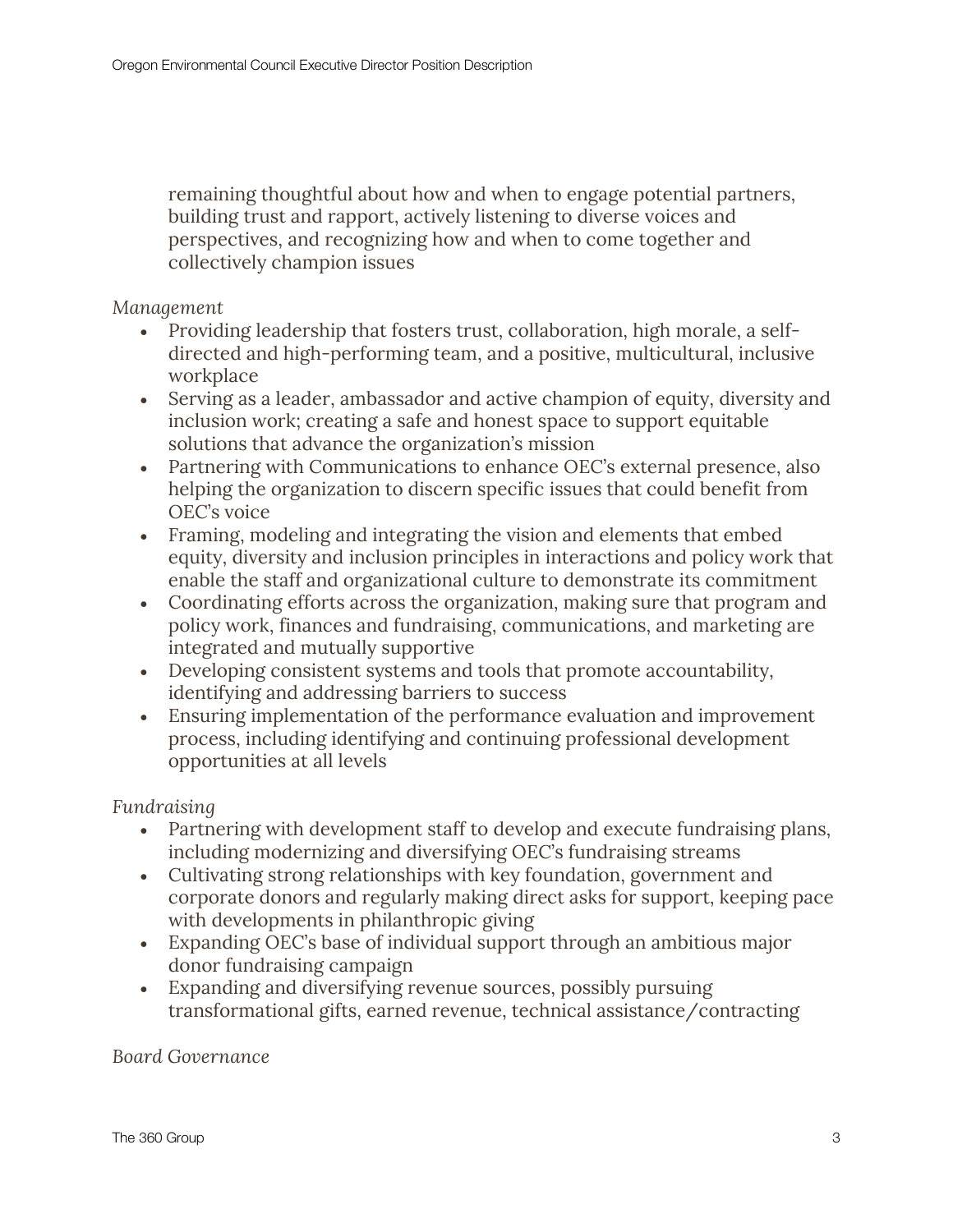- Communicating regularly and effectively with the board, establishing trust and encouraging collaboration, fully informing board members of any significant progress and challenges
- Providing staff support to the board, including support for board committees and agenda development for board meetings and retreats
- Facilitating board recruitment, orientation, and engagement

*Financial Performance*

- Developing and executing annual budgets and manages budget to financial results throughout the year
- Overseeing implementation of OEC's endowment policy
- Ensuring that OEC meets all legal obligations concerning financial management, reporting, taxes, etc.

## **Profile of the Successful Candidate**

Oregon Environmental Council seeks a seasoned leader with superb communication and presentation skills, along with an effective, collaborative interpersonal manner that fosters an ability to build trust. Under the guidance of OEC's statewide Board of Directors, the Executive Director will be responsible for actively managing all affairs and operations of the organization within the limits established by OEC's bylaws and policies, in concordance with OEC's emerging strategic plan. Primary responsibilities include organizational management, including working with the Board of Directors and maintaining a transparent, empowering, inclusive team culture; ensuring fiscal accountability and financial health and stability, including raising funds from major donors, foundations and corporations; cultivating and maintaining key relationships and increasing OEC's visibility; and providing vision and direction for OEC's programs. The successful candidate will be a strategically-minded leader and a thoughtful, persuasive, influential communicator who will contribute creative, dynamic, and forwardthinking strategy and execution to lead OEC's work in pursuit of its mission to advance innovative, collaborative and equitable solutions to Oregon's environmental challenges for today and future generations.

More specifically, OEC seeks a professional who has:

- Genuine enthusiasm and passion for the mission and policy orientation of OEC, combined with a personal vision of its potential and promise
- Demonstrated ability to work effectively and sensitively with a broad range of diverse groups, as evidenced by excellent listening and communication skills, balanced and reasoned approaches to problems, ability to inspire trust and confidence, and flexibility and openness to differing points of view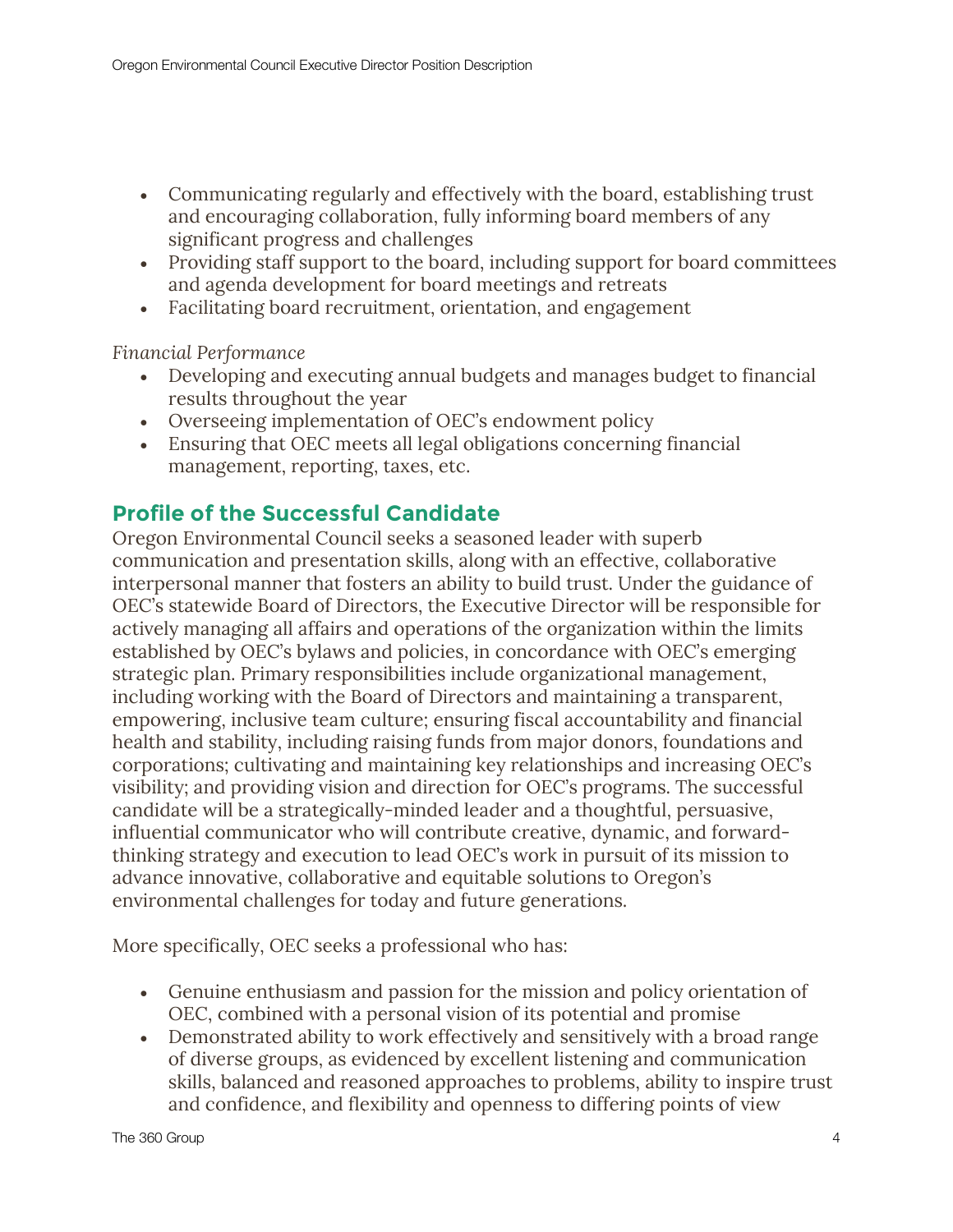- Knowledge of the Oregon environmental policy landscape, or, at the very least, knowledge of what environmental initiatives can be effective in a statefocused ecosystem
- Deep and authentic commitment to diversity, equity and inclusion, as evidenced by personal and professional disposition and track record
- Experience driving organizational culture change
- Experience interacting and working closely with senior leadership (ideally in the environmental sector)
- Experience effectively working with and building relationships with activists and various affinity groups including BIPOC-led organizations
- An inclusive, consensus-building, transparent leadership style both in and out of the public spotlight that is grounded in deep mutual respect, trust, flexibility, clear communication, humor and joy
- Exceptional management skills, with an understanding of the difference between leadership and management
- Well-developed business acumen that balances mission needs with revenue goals, familiarity with diversifying revenue opportunities
- Demonstrated financial management acumen and strong analytical skills
- The ability to think creatively, to bring people together and to make important connections including among multi-generational stakeholders
- Excellent judgment and negotiation skills, with an eye toward translating strategy into relationships and results
- A willingness to iterate a strategy and approach, with the ability to recognize the need to course-correct as necessary
- Personal attributes such as accessibility, authenticity, friendliness, care for communities, humor and joy
- Residency in Oregon (or desire to have residency), with the ability to be present in Portland or Salem, as OEC is moving to a hybrid working environment (two to three days per week)

In addition, the successful candidate will likely have:

- Ten or more years of experience and a demonstrated track record of effectively contributing to meaningful organizational growth and maturation
- Prior experience in nonprofits, either in a senior leadership role or as a board member
- Prior experience in the environmental sector in a senior leadership role
- A passion for environmental work and thinking broadly about the agendas that may leverage inclusive organizational relationships and opportunities

## **Start Timeframe**

We seek to have someone in place by late summer/fall 2022.

The 360 Group 5